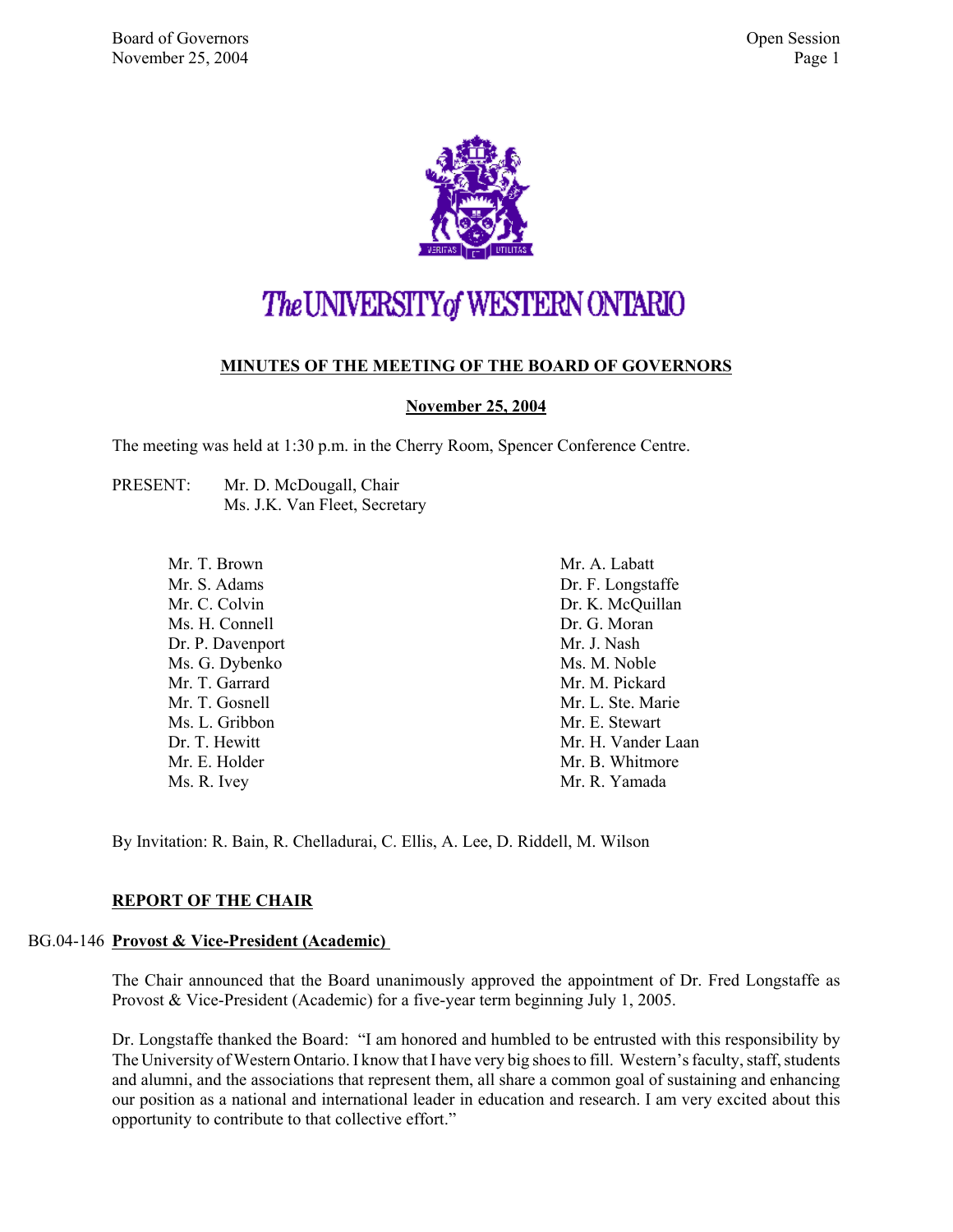#### BG.04-147 **Book Presentation by Richard Bain to the Board Chair**

Mr. Richard Bain presented to Mr. McDougall an autographed copy of his new book of photography of The University of Western Ontario, one of Canada's most beautiful campuses, called "Western".

#### BG.04-148 **Welcome to New Members**

The Chair welcomed to their first meeting Chancellor Arthur Labatt, Mr. Thomas Brown, and Ms. Lori Gribbon. Mr. Brown was recently elected by acclamation by the undergraduate students of the University to serve from November 15, 2004, to November 14, 2006. Ms. Gribbon was elected by the administrative staff for a four-year term, November 15, 2004, to November 14, 2008.

#### BG.04-149 **REPORT OF THE PRESIDENT**

Dr. Davenport reported on the Rae Review, Surveys on Undergraduate Student Experience and activities of the President during the months of October and November. Overhead slides used to highlight his presentation are attached as [Appendix 1 to](#page-5-0) these minutes.

#### BG.04-150 **UNANIMOUS CONSENT AGENDA** [Appendix I]

It was moved by M. Noble, seconded by S. Adams,

That the items listed in the Unanimous Consent Agenda, detailed in Appendix I, be approved and/or received for information by the Board of Governors by unanimous consent.

CARRIED

#### BG.04-151 **Minutes of the Previous Meeting**

The minutes of the open session of the meeting of September 30, 2004, were approved as circulated.

#### **REPORT OF THE PROPERTY & FINANCE COMMITTEE** [Appendix II]

#### BG.04-152 **Tuition for the Master of Laws (LLM) Program**

It was moved by M. Noble, seconded by S. Adams,

That, for 2004-05, the Board of Governors approve the following tuition fees for the Master of Laws (LL.M.) program:

- Full-Time Canadian Students \$7,500 annual (or \$2,500 per term)
- Full-Time International Students \$17,220 annual (or \$5,740 per term)

*Tuition for part-time fees will be 50% of the full-time tuition rates*.

CARRIED by Unanimous Consent

#### BG.04-153 **Budget Indicators for the 2003-04 Fiscal Year**

The Board received for information Budget Indicators for the 2003-04 Fiscal Year, detailed in Appendix II.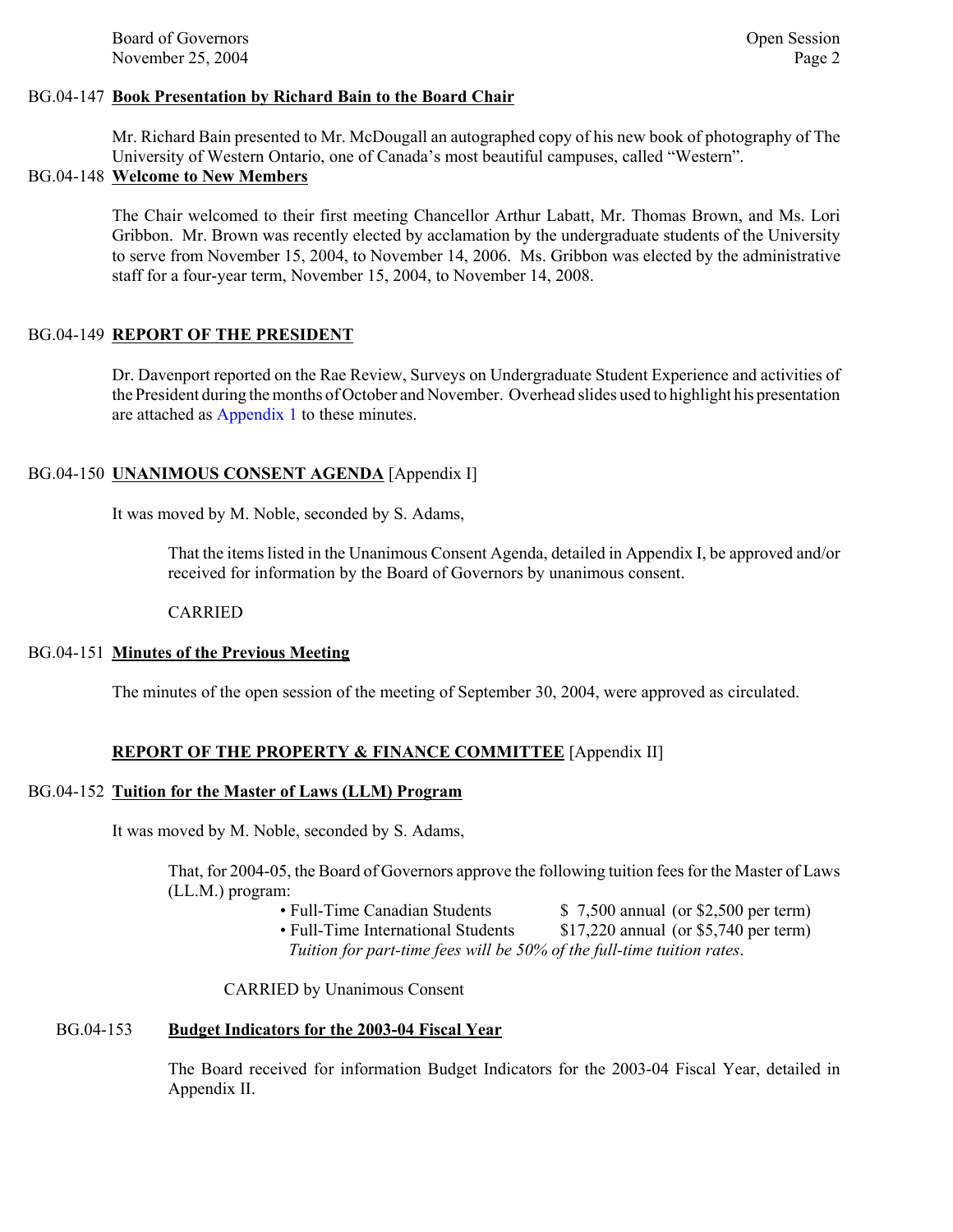Board of Governors **Open Session** Open Session November 25, 2004 Page 3

#### BG.04-154 **Report on Endowments**

The Board received for information the report on Endowments detailed in Appendix II, Annex 2.

#### BG.04-155 **Scholarships, Bursaries, Awards, Prizes**

The Board received for information the report on Scholarships, Bursaries, Awards, and Prizes detailed in Appendix II, Annex 3.

#### **REPORT OF THE SENIOR OPERATIONS COMMITTEE** [Appendix III]

#### BG.04-156 **Information Items from the Senior Operations Committee**

The Report of the Senior Operations Committee contained the following information items:

- New Board Members
- Appointments to the Advisory Committee of Western Engineering
- Appointments to the By-Laws Committee

#### **REPORT OF THE CAMPUS & COMMUNITY AFFAIRS COMMITTEE** [Appendix IV]

#### BG.04-157 **Policy 1.39 - Campus Community Police Services**

It was moved by H. Vander Laan, seconded by E. Stewart,

That the Board of Governors approve Policy 1.39 - Campus Community Police Services as detailed in Appendix IV, Annex 1-A.

CARRIED

#### BG.04-158 **Annual Report: Code of Student Conduct**

The Board received for information two Annual Reports relating to the Code of Student Conduct: (1) Findings of Misconduct in the University (Appendix IV, Annex 2) and (2) Appeals to the University Discipline Appeal Committee (UDAC) (Appendix IV, Annex 3).

#### BG.04-159 **Graduate Student Financial Support**

CCAC reported that Dr. Martin Kreiswirth, Dean of the Faculty of Graduate Studies, made an oral report to the Committee about on graduate student financial support the October 7, 2004, meeting. He described the financial support system as it has been administered in years passed, and outlined a new proposal for providing support to Western's graduate students. The proposal, which has not yet been finalized, will be part of the Faculty's planning document for 2005-06.

#### **REPORT OF THE AUDIT COMMITTEE** [Appendix V]

#### BG.04-160 **Equity Services - Annual Report 2003-04**

The Audit Committee reported that the Annual Report of Equity Services, presented at the Audit Committee on November 18, 2004, is available at http://www.uwo.ca/equity/publications.htm.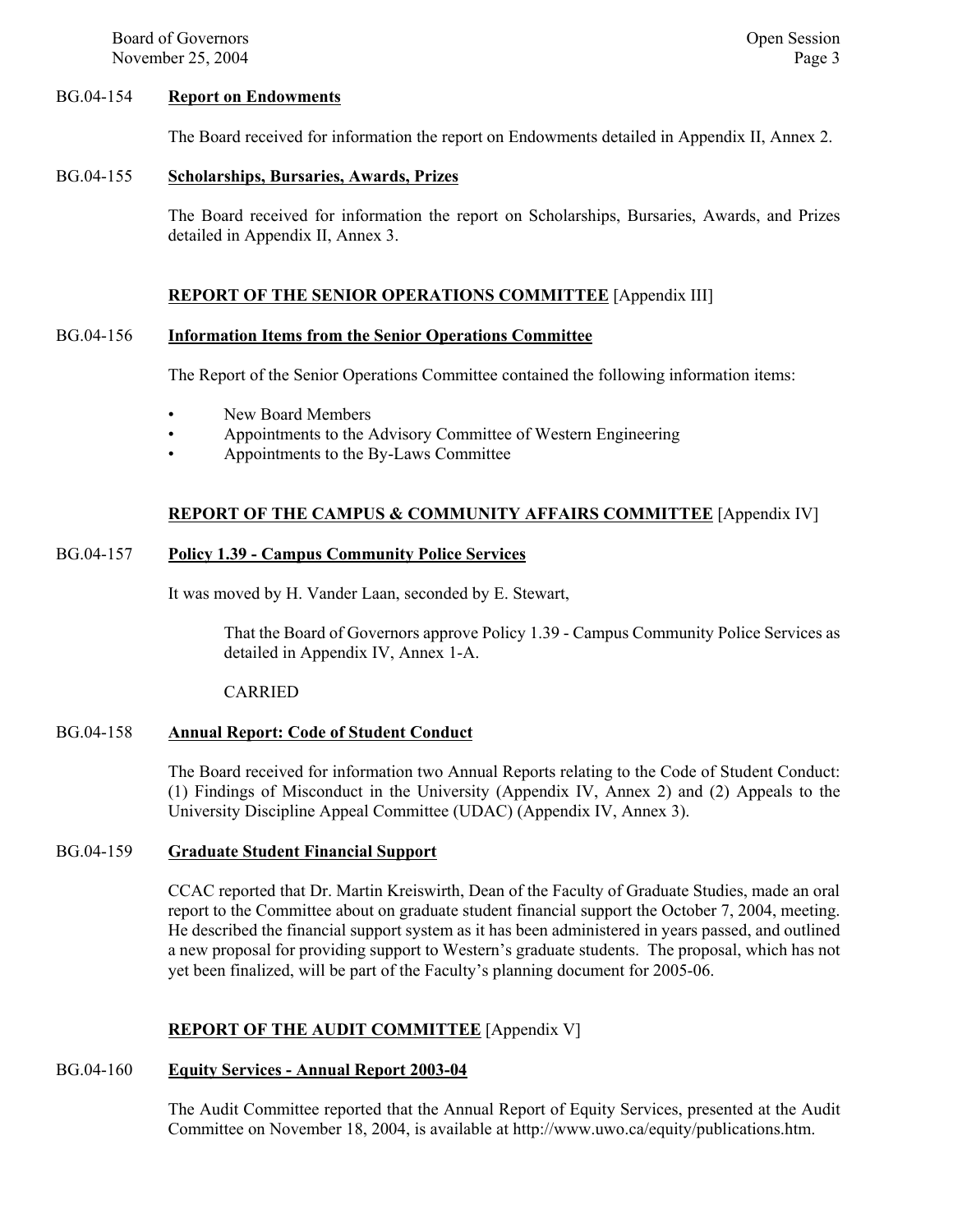Board of Governors **Open Session** Open Session November 25, 2004 Page 4

#### BG.04-161 **Internal Audit Projects Update**

The Internal Audit Projects update, detailed in Appendix V, item 2, was received for information.

Mr. Stewart asked about the transition period should Oracle take over PeopleSoft. Mr. Chelladurai reported that Western has received assurances from Oracle that there will be continued support of the existing products should a takeover occur. Western continues to monitor the situation.

#### **REPORT OF THE DEVELOPMENT & FUNDRAISING COMMITTEE** [Appendix VI]

#### BG.04-162 **Future Fundraising Objectives for Western**

It was moved by R. Ivey, seconded by H. Connell,

That the Board of Governors approve the following annual fundraising goals:

|   | \$35,000,000 | 2004-2005 |
|---|--------------|-----------|
| ٠ | \$46,250,000 | 2005-2006 |
| ٠ | \$46,250,000 | 2006-2007 |

and

That an additional \$30,000,000 be the fundraising target through the Planned Giving Program (i.e., gifts from estates, life insurance, etc.).

Ms. Ivey provided an overview of the future fundraising objectives for Western 2004-07, detailed in Appendix VI, Annex 1.

Mr. Holder asked if the matching benefit is lost when an unrestricted donation is made. Mr. Garrard explained that the capital cannot be matched but income from unrestricted endowments can be matched. For example, the income from the Western Fund in 2003, which the Board authorized be allocated to the Ontario Graduate Scholarship Program, is matched 2-1.

The question was called and CARRIED.

#### BG.04-163 **Quarterly Report on Fundraising**

The quarterly report on Fundraising, detailed in Appendix VI, was received for information.

#### **ITEMS REFERRED BY SENATE** [Appendix VII]

#### BG.04-164 **Renaming the Faculty of Arts: Faculty of Arts and Humanities**

It was moved by P. Davenport, seconded by M. Noble,

That the Board of Governors approve that the name of the Faculty of Arts be changed to "Faculty of Arts and Humanities", as recommended by the Council of the Faculty.

CARRIED

#### BG.04-165 **Future Fundraising Objectives for Western**

Dr. Davenport reported that Senate, at its meeting of November 19, 2004, considered and approved the recommendations concerning the annual fundraising goals set out in the Development  $\&$ Fundraising Report, Appendix VI.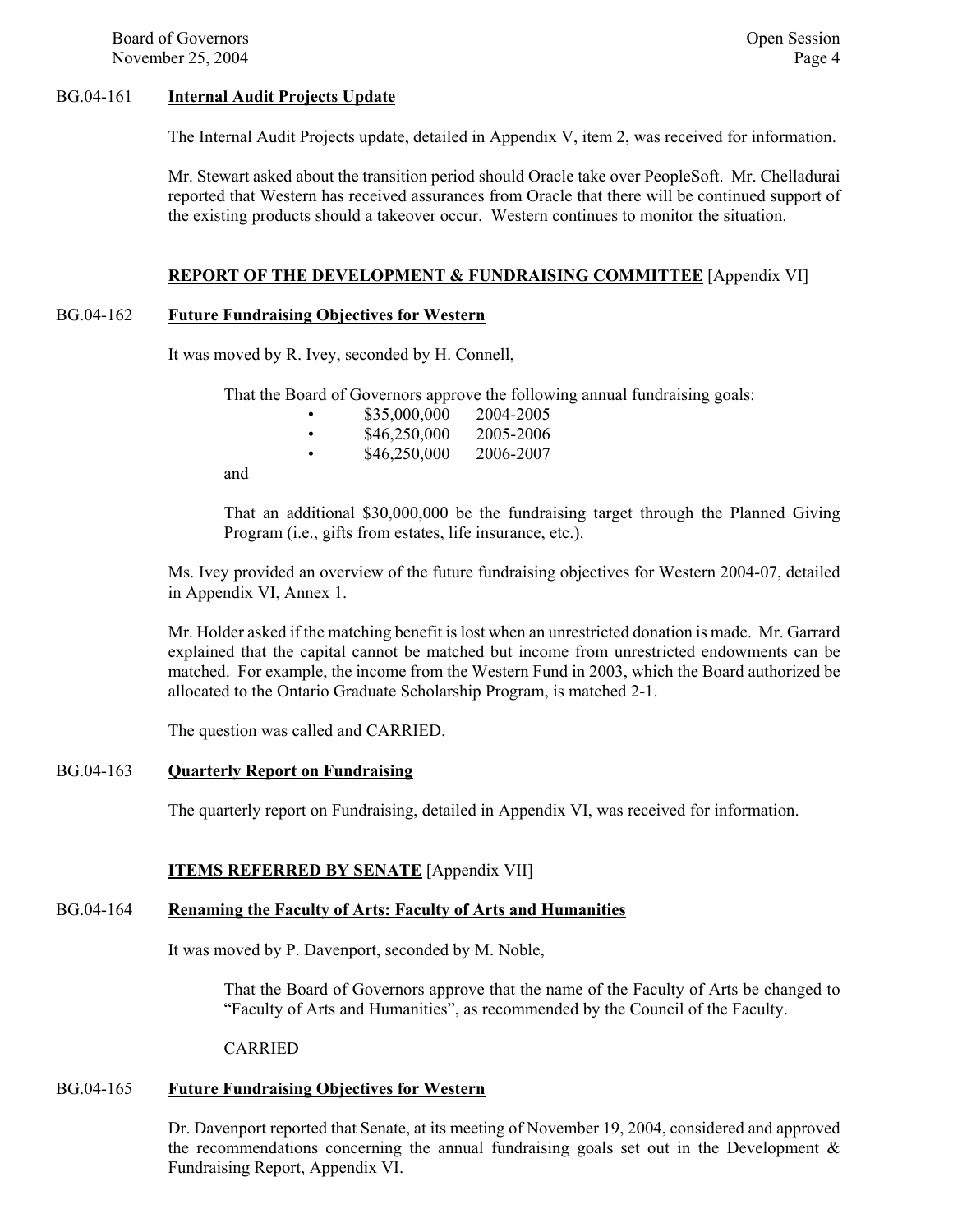#### BG.04-166 **Planning for 2005-07: Guidelines for the Faculties**

The Planning Guidelines for Faculties for years 3 and 4 of the Four-Year Planning Process, detailed in Appendix VII, Annex 1, were received for information.

Mr. Ste. Marie asked if Western might do something differently in terms of the multi-year planning model process or will the current multi-year planning process continue. Dr. Moran stated that the multi-year planning process has been successful and feedback received is positive. Multi-year planning provides a means of looking forward and allows objectives to be followed in a systematic way. Current plans are that the multi-year budgeting process will continue. Dr. Longstaffe confirmed that the multi-year budgeting process proved helpful and if anything, a five-year window might be better. The multi-year planning process will be discussed with the President after Dr. Longstaffe takes office as Provost.

#### BG.04-167 **Collaborative Research Entities**

The Board received for information the revised listing of Collaborative Research Entities approved from 2003 to September 2004, detailed in Appendix VII, Annex 2.

#### BG.04-168 **Appointments**

The Board received for information appointments detailed in Appendix VII, page 2.

#### BG.04-169 **SELECTED CLIPPINGS** [Appendix VIII]

The Board received for information selected media clippings about the University (Appendix VIII).

D. McDougall J.K. Van Fleet Chair Secretary Secretary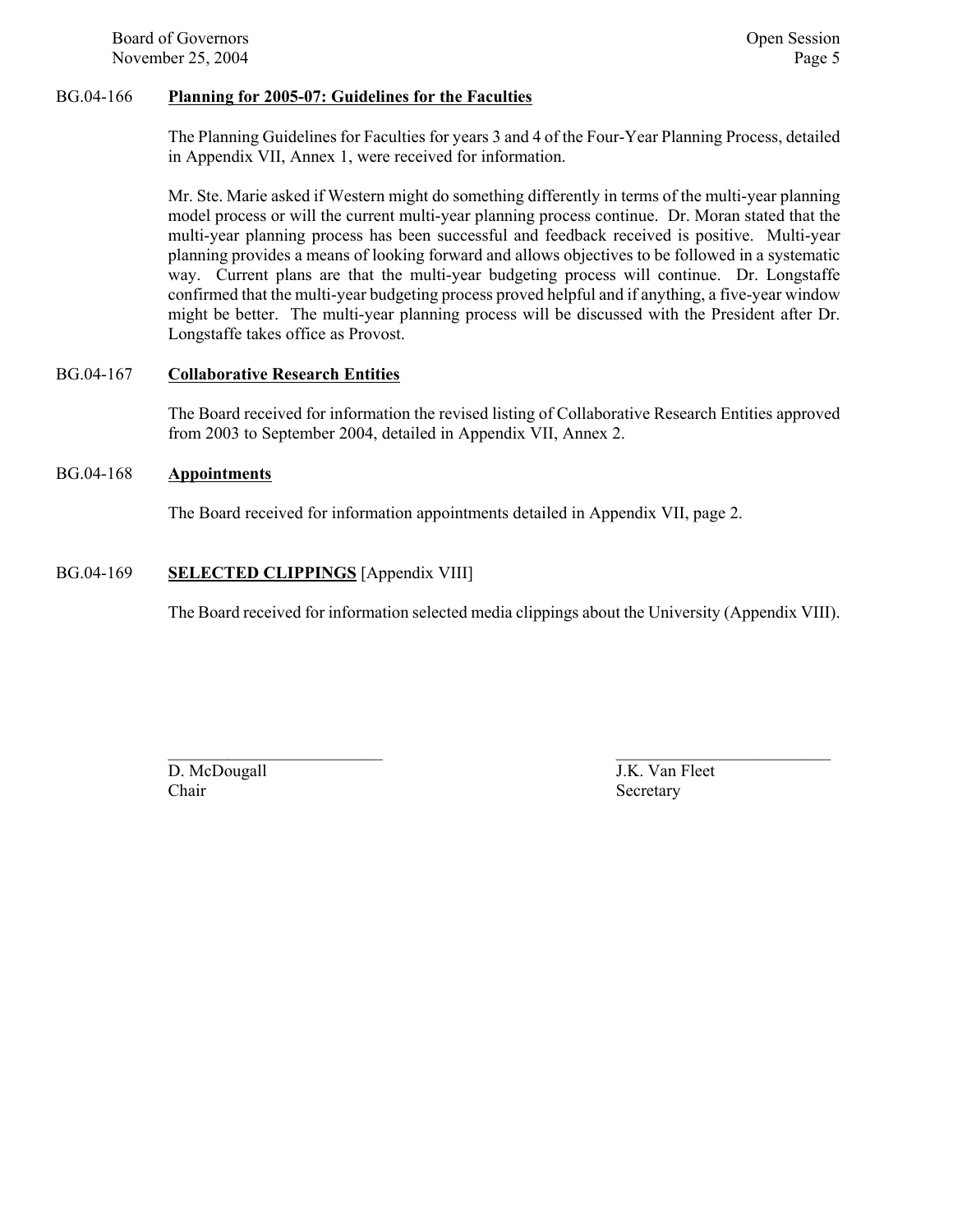<span id="page-5-0"></span>President's Report to the Board of Governors

 $\bullet$  Update on Rae Review **• Surveys on Undergraduate Student** Experience

Dr. Paul Davenport November 25, 2004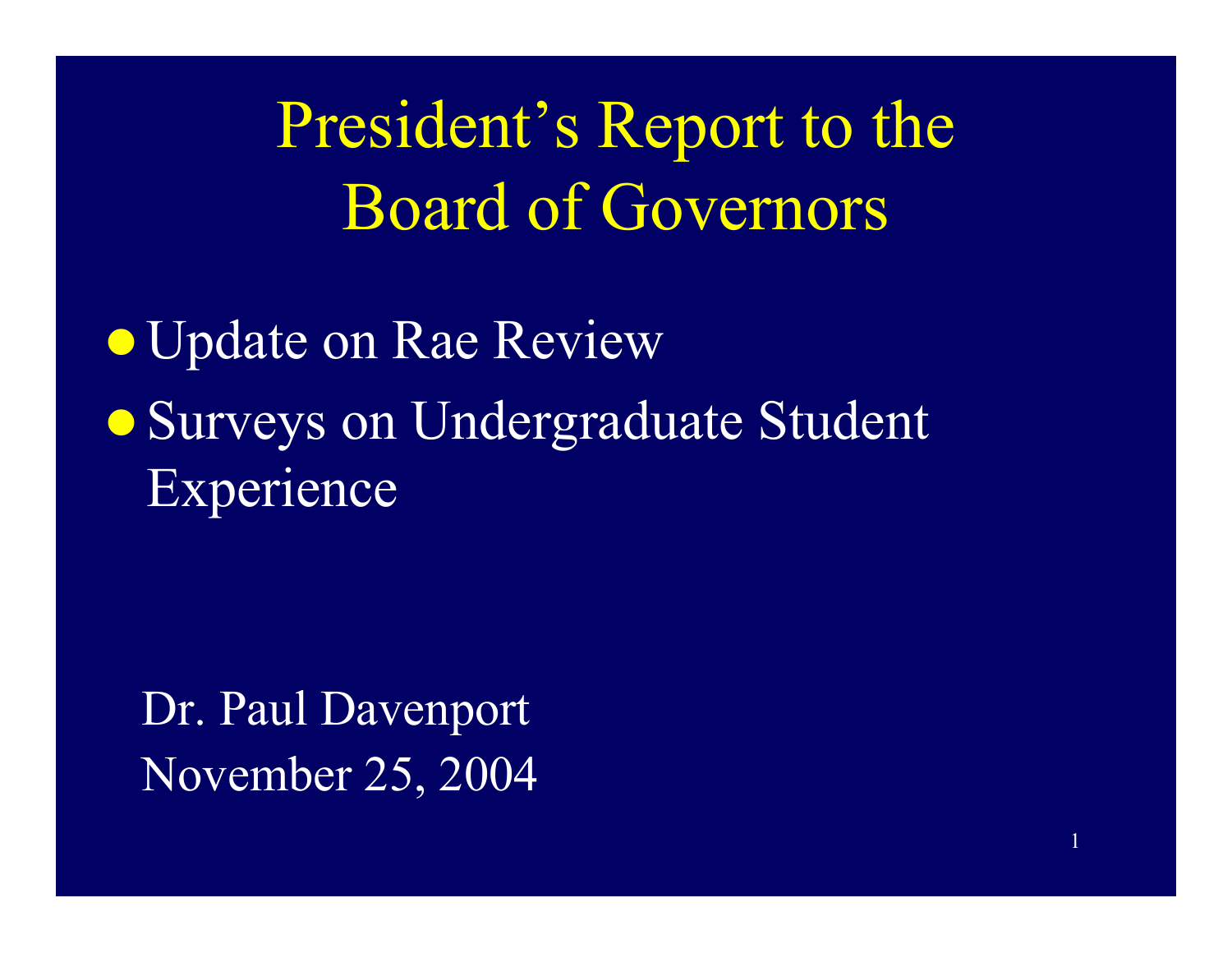# Update on Rae Review

• Western's submission

(www.uwo.ca/pvp/art/rae\_panel\_submission.pdf)

• May be the only university in Ontario to submit a "consensus" response

- **Administration**
- **Faculty**
- **Staff**
- **Students**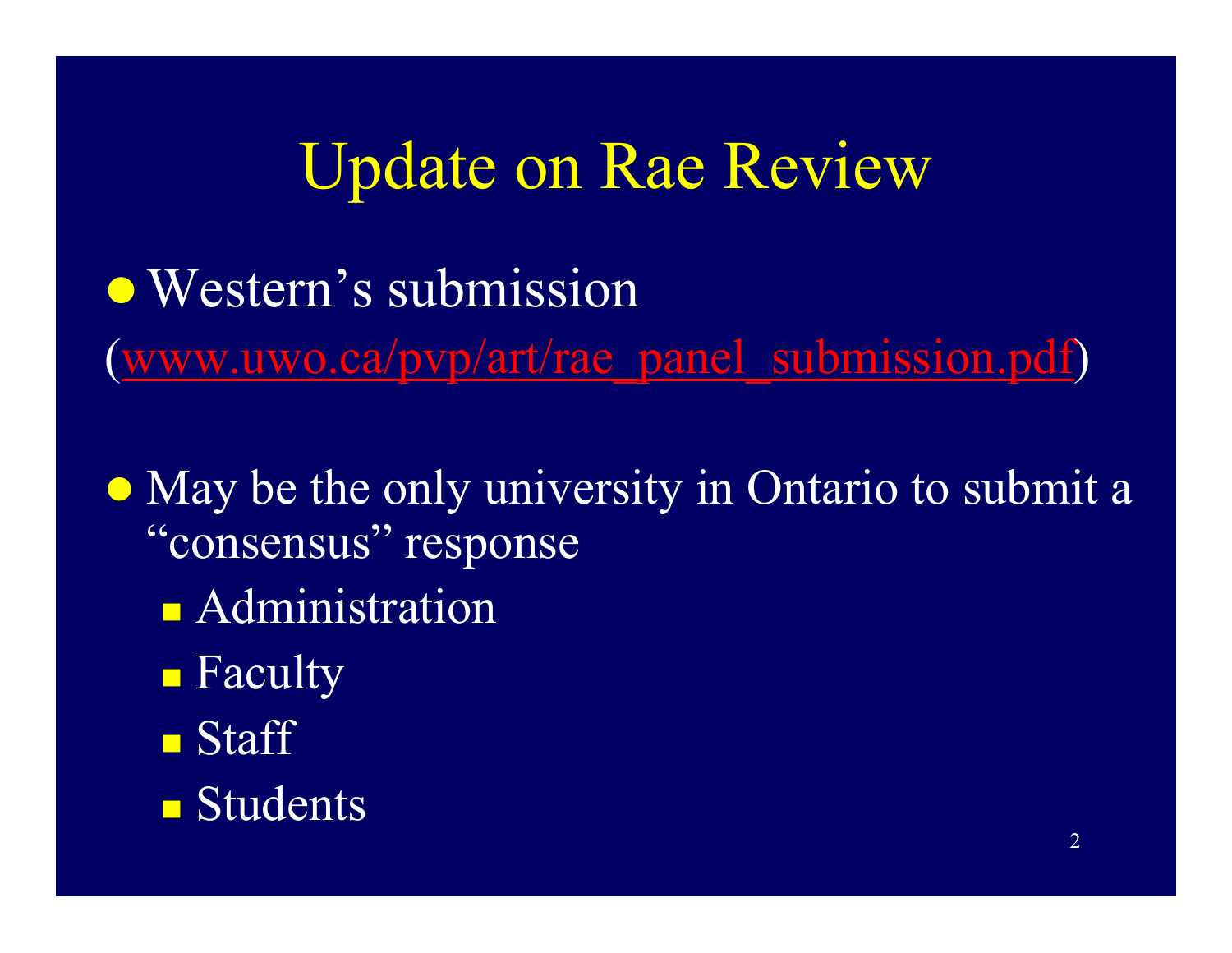## Key Issues for Western

- Full funding for all students
- $\bullet$  To national average within 3 years
- $\bullet$  Reform student aid tuition
- Graduate enrolment expansion
- **Investment in research**
- Address deferred maintenance
- Roles of colleges/universities
- Guidance counseling in schools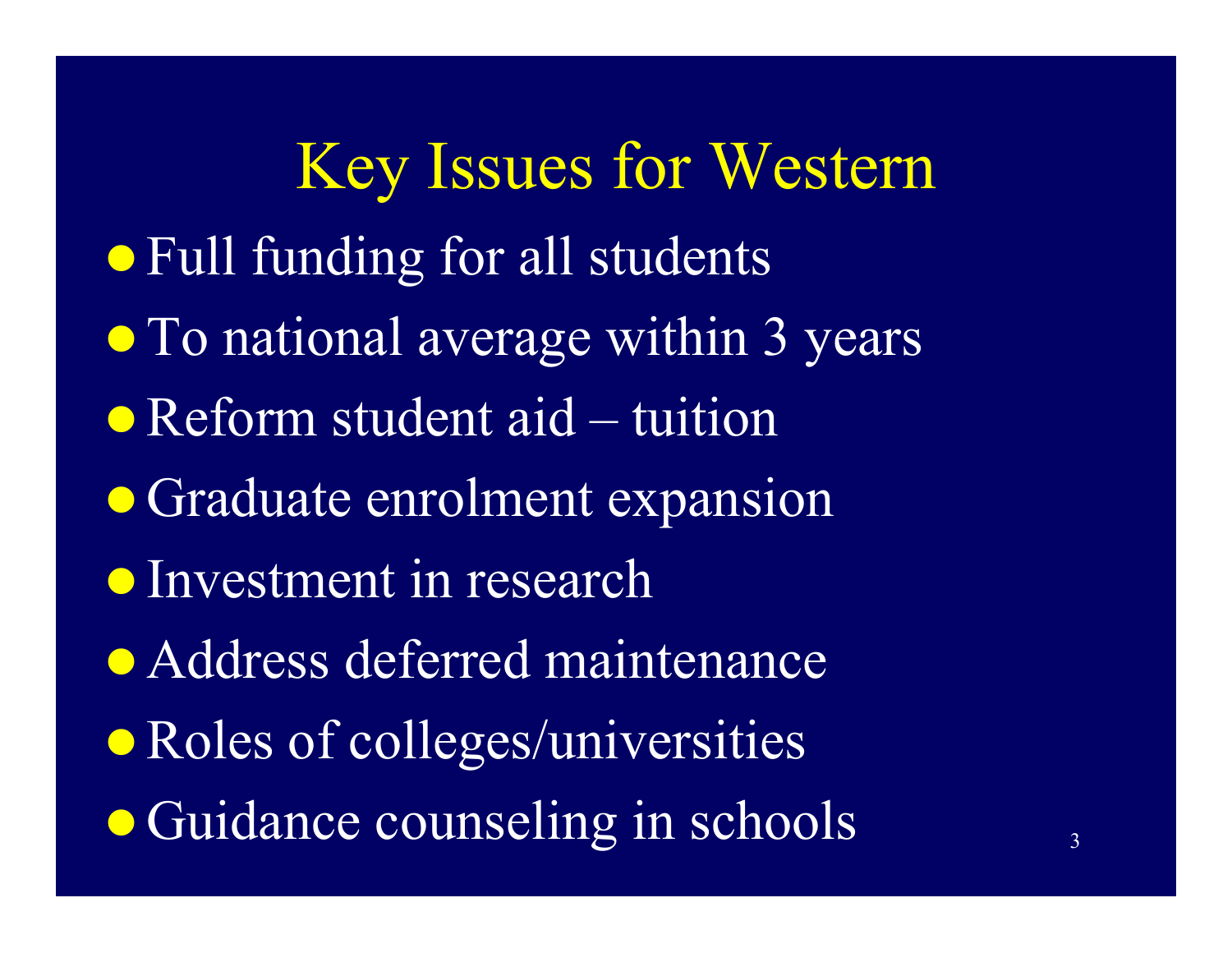## Public Consultations

• Round Table – November 10 Fanshawe College • Town-Hall Meeting – December 1 **-** 7:00 p.m. – Ivey R140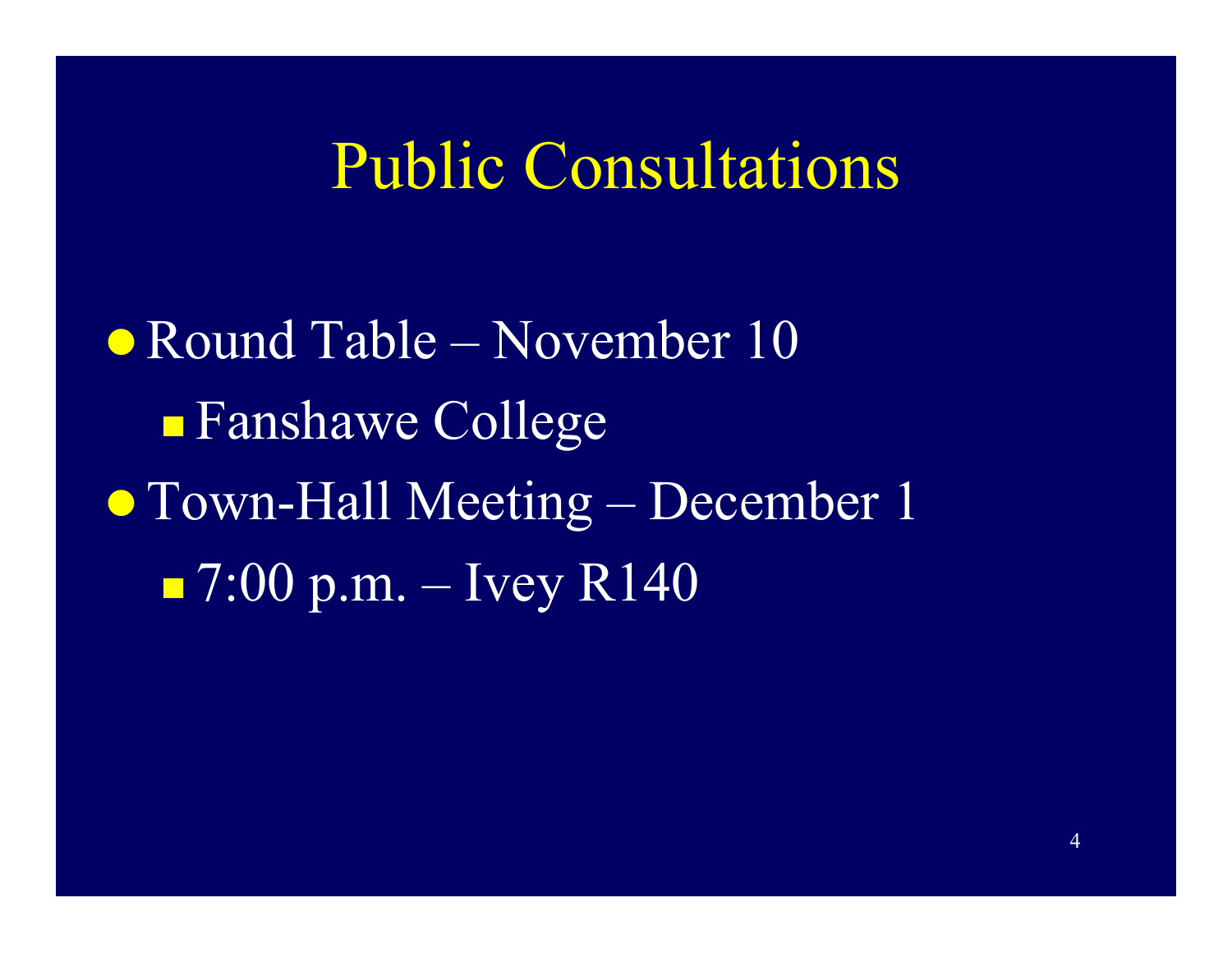*Globe and Mail*/Strategic Counsel Student Survey Grade Point Average Assigned to Institutions by Student Survey Respondents on 1 to 5 Scale (Composite of 66 Questions)

| · Western  | 4.05 | • McGill      | 3.77 |
|------------|------|---------------|------|
| • McMaster | 4.03 | • Alberta     | 3.73 |
| • Queen's  | 3.94 | $\bullet$ UBC | 3.68 |
| • Laval    | 3.84 | • Montreal    | 3.63 |
| • Waterloo | 3.81 | • Toronto     | 3.60 |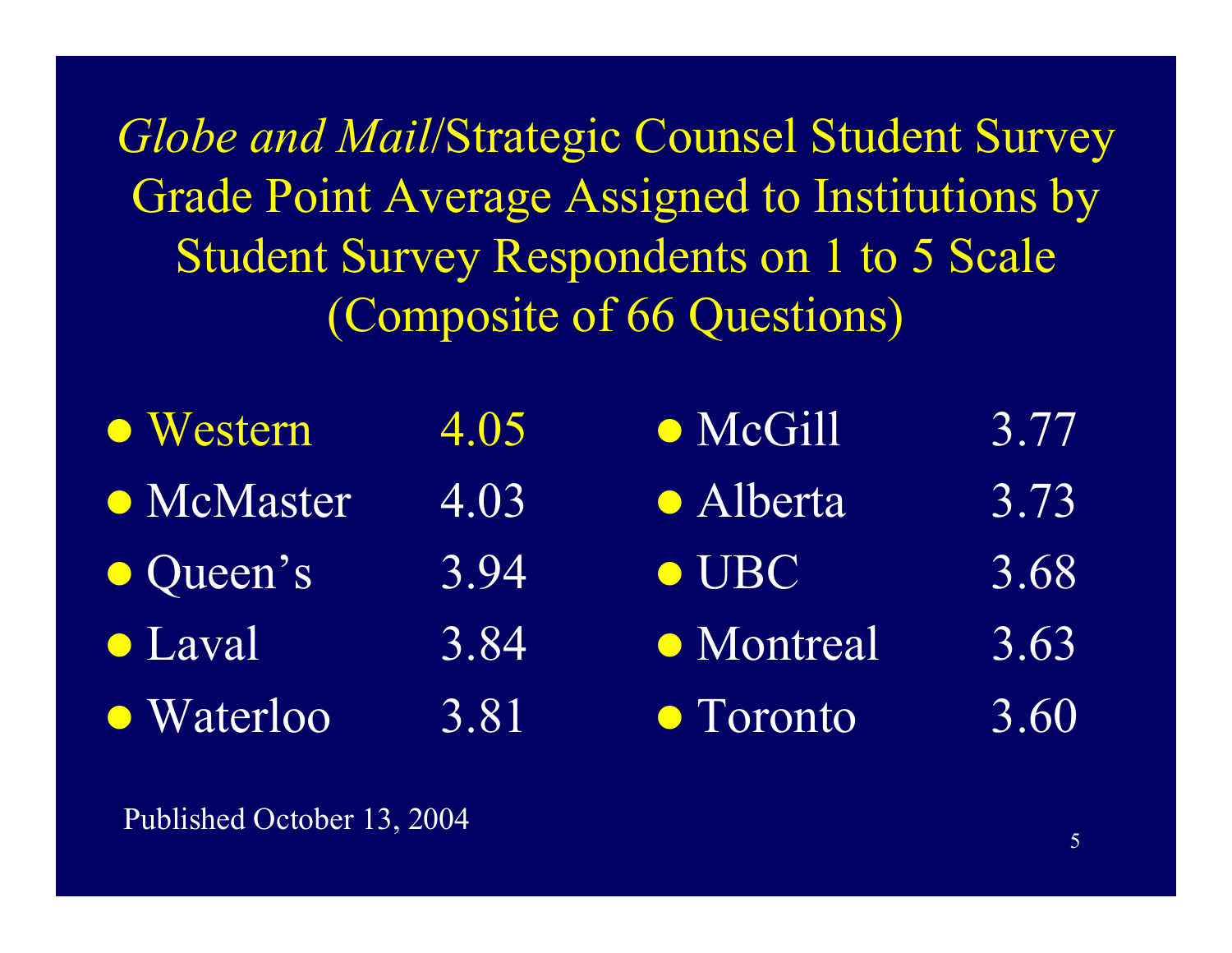### *Globe and Mail*/Strategic Counsel Student Survey Western's Areas of Greatest Strength

| • Personal safety/security                              | $A+$     |
|---------------------------------------------------------|----------|
| Attractiveness of the campus                            | $A+$     |
| • Faculty members' knowledge of the subjects            | $A+$     |
| • Availability of faculty to students                   |          |
| outside of classroom hours                              | $\bm{A}$ |
| • Overall course variety and availability               | $\bm{A}$ |
| · Library services                                      | $\bm{A}$ |
| • Overall quality of on-campus buildings and facilities | A        |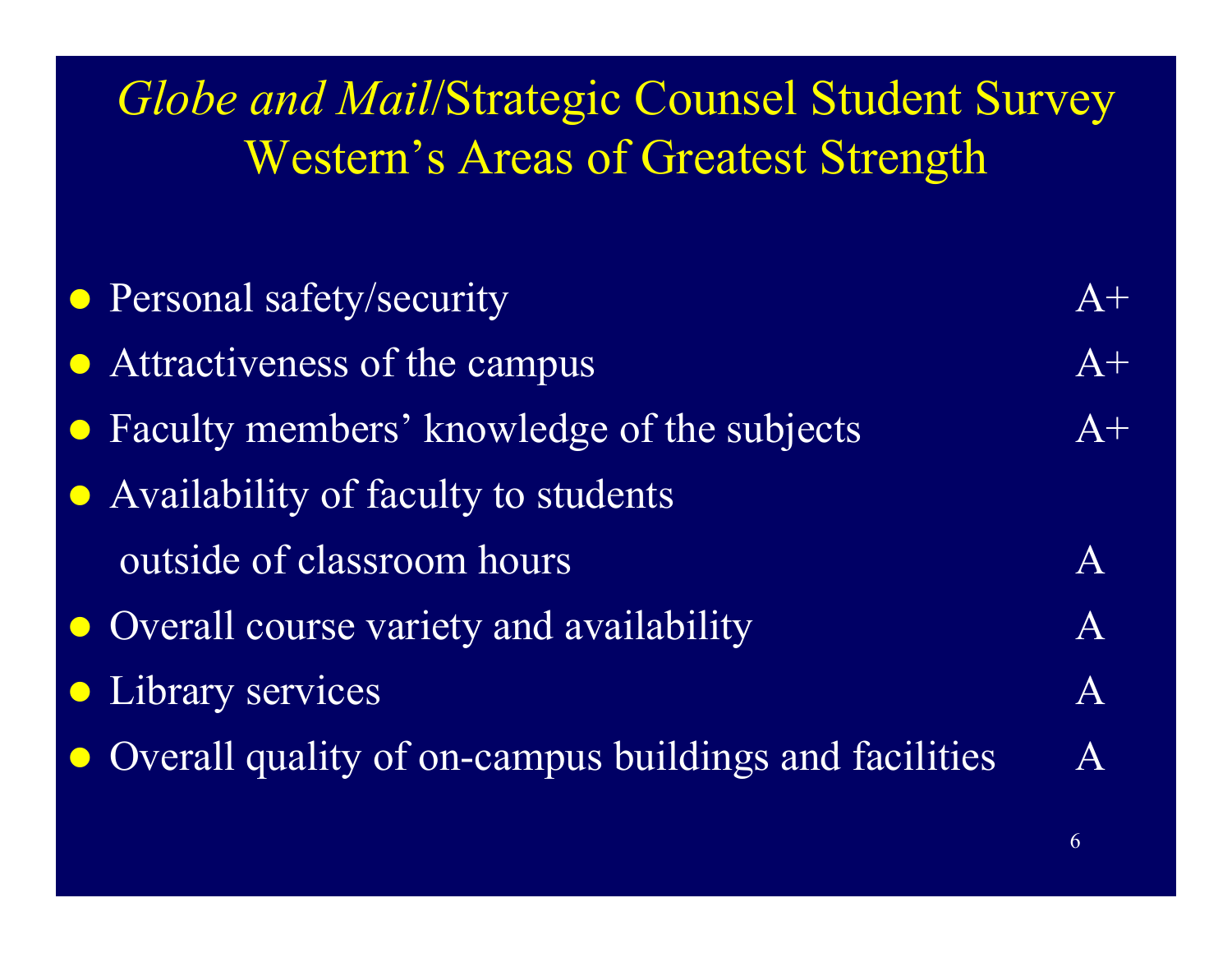*Globe and Mail*/Strategic Counsel Student Survey Western's Areas of Greatest Strength (cont.)

| • Library                              |                   |
|----------------------------------------|-------------------|
| • Computer accessibility on campus     | A                 |
| • On-line library resources            | $\mathsf{A}$      |
| • On-campus network for Internet/email | A                 |
| • Overall university atmosphere        | A                 |
| • Overall educational experience       | A                 |
| • School spirit                        | $\bm{\mathsf{A}}$ |
|                                        |                   |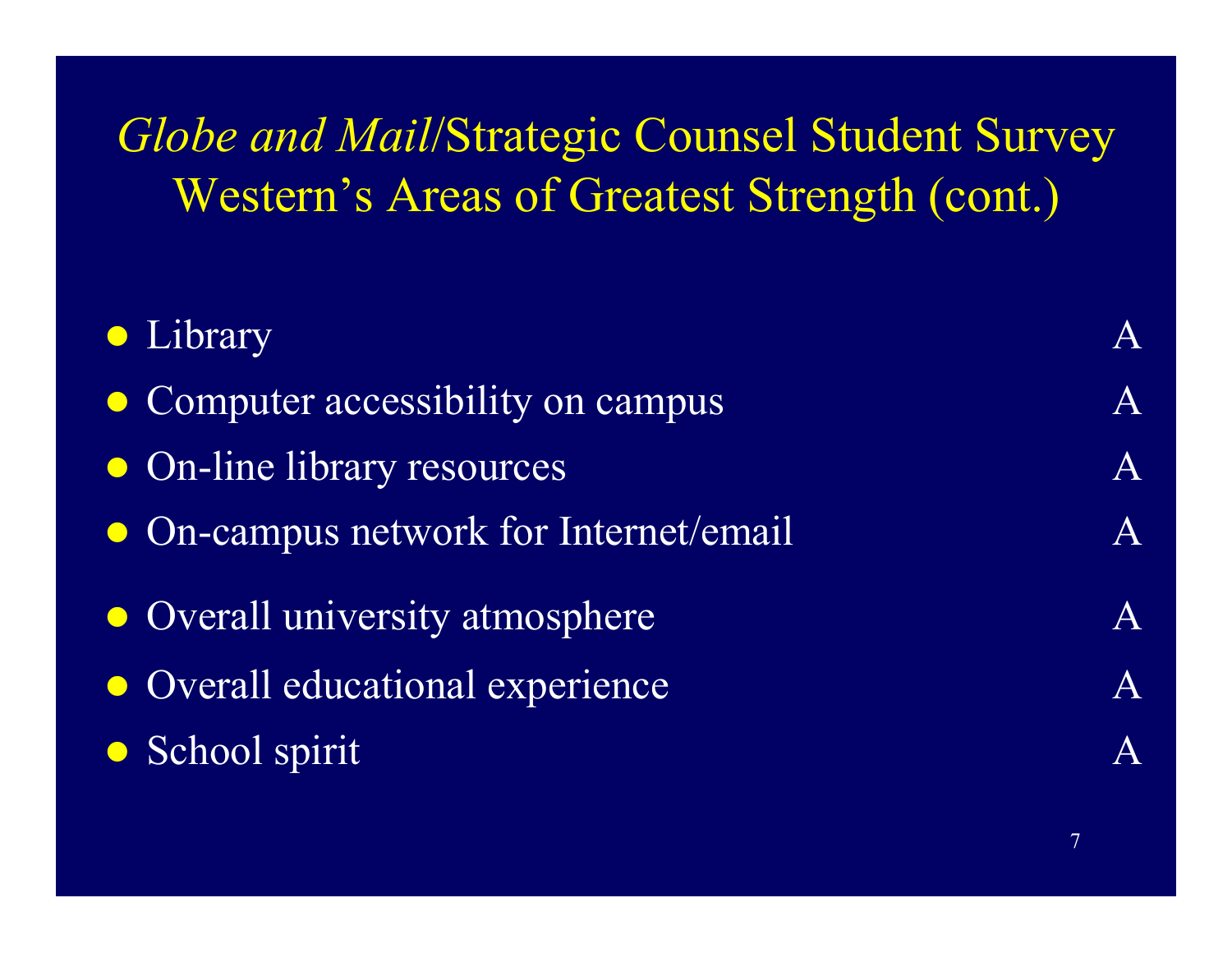## *Globe and Mail*/Strategic Counsel Student Survey Western's Areas of Greatest Strength (cont.)

| • Diversity of extra-curricular activities (e.g., clubs) | $\mathbf{A}$ |
|----------------------------------------------------------|--------------|
| • Cultural diversity and openness                        |              |
| • Opportunities to have fun on campus                    | $\mathsf{A}$ |
| • Opportunities to have fun off-campus                   | $\mathsf{A}$ |
| • Availability of off-campus housing                     | $\mathsf{A}$ |
| • The reputation of the university among employers       |              |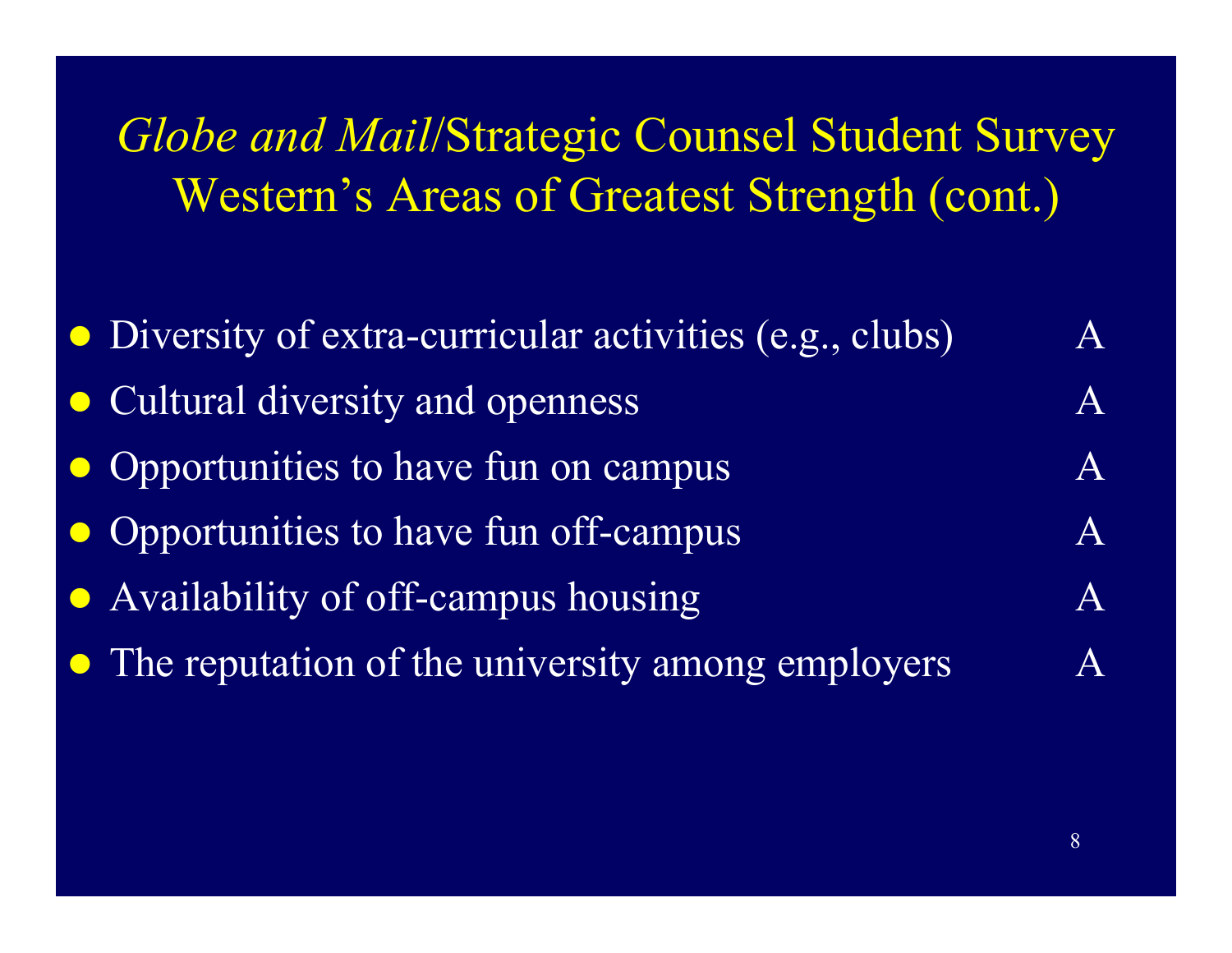*Maclean's* Magazine/Angus Reid Alumni Survey Percentage of Alumni Who Were "Very Satisfied" With Educational Experience/Student Services (Composite of Seven Questions)

| • Western  | $69\%$     | • McGill      | $52\%$ |
|------------|------------|---------------|--------|
| • Queen's  | $63\%$     | • Laval       | 49%    |
| • Waterloo | <b>58%</b> | • Toronto     | 48%    |
| • Alberta  | 56%        | $\bullet$ UBC | 46%    |
| • McMaster | $55\%$     | • Montreal    | $42\%$ |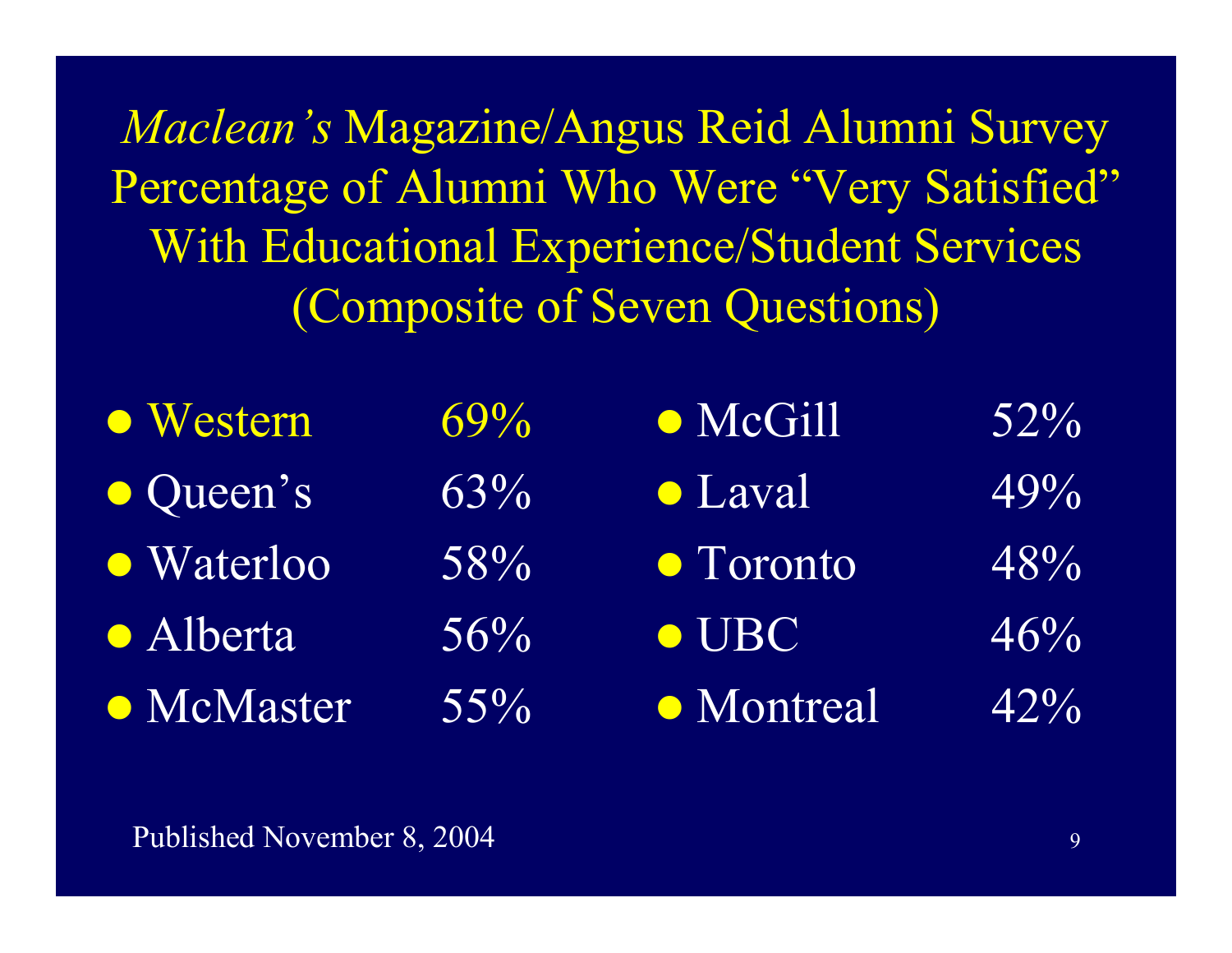## *Maclean's* Magazine/Angus Reid Alumni Survey Percentage of Alumni Who Were "Very Satisfied"

| • Teaching and Instruction                         | 66% |
|----------------------------------------------------|-----|
| • Learning Environment                             | 67% |
| • Library Resources                                | 59% |
| • Student Services                                 | 56% |
| • Extracurricular Activities                       | 66% |
| • Recommend Western to a Friend                    | 79% |
| • Was your Experience a Significant Benefit to you | 89% |
| <b>• Composite</b>                                 | 69% |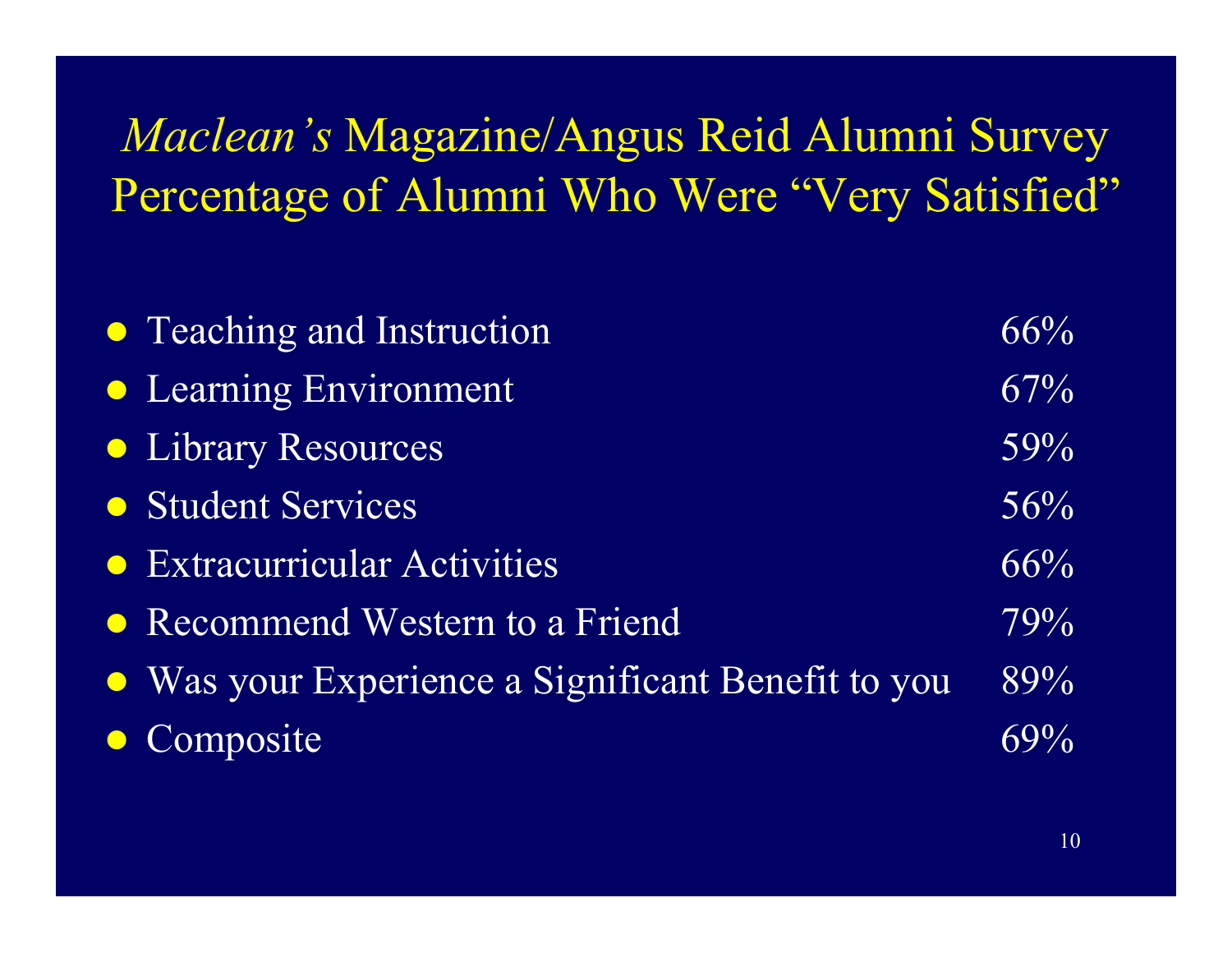"*Maclean's* didn't blend the new graduate survey with the annual number crunching. If it had done so, the leading big (medical-doctoral) Canadian school would have been The University of Western Ontario.

Western ranked higher than any of the other big universities when graduates were asked about their educational experiences. Western clobbered the U of T in every category except one (libraries) in the graduate survey."

> 11Jeffrey Simpson Globe and Mail November 16, 2004